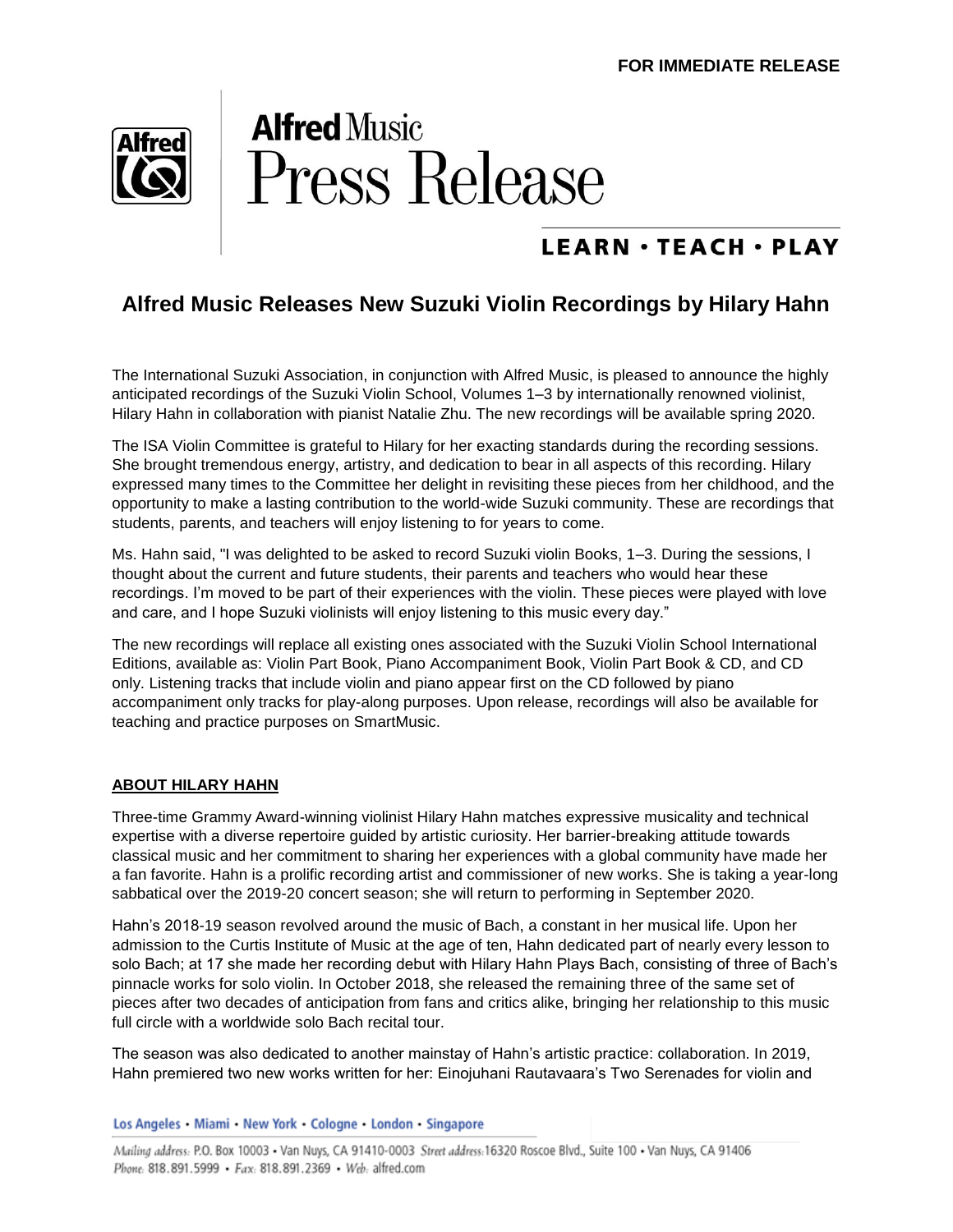

# **Alfred Music Press Release**

### **LEARN · TEACH · PLAY**

orchestra, completed posthumously by Kalevi Aho, and Lera Auerbach's Sonata No. 4: Fractured Dreams. The season was bookended by another major release: her most recent solo commission, 6 Partitas by Antón García Abril. García Abril, Auerbach, and Rautavaara had been contributing composers for In 27 Pieces: the Hilary Hahn Encores, Hahn's Grammy Award-winning multi-year commissioning project to revitalize the duo encore genre. A print edition of the complete sheet music was recently released by Boosey & Hawkes; it contains Hahn's fingerings, bowings, and performance notes, ensuring that the encores become part of the active violin repertoire.

Hahn has related to her fans naturally from the very beginning of her career. She has committed to signings after nearly every concert and maintains and shares a collection of the fan-art she has received over the course of 20 years. An avid and early blogger, Hahn hosts on her website a variety of original writing dating back to 2002. Her "Postcards from the Road" feature, a series of personal updates from her travels around the world, evolved from an initial year-long postcard project that she began with a classroom of third-graders. She has also published articles on music in mainstream media and created a mini-video-masterclass series around 6 Partitas.

Most recently, Hahn has pioneered two new projects aimed at dispelling traditional barriers in classical performance. Through #100daysofpractice, her Instagram-based practice initiative, Hahn aspires to transform the typically grueling and isolating practice process into a community-oriented, social celebration of artistic development. Since creating the hashtag two years ago, Hahn has completed the project three times under her handle, @violincase; fellow performers and students have contributed nearly 300,000 posts under the hashtag. Her Bring Your Own Baby concerts, developed over recent residencies in Vienna, Seattle, Lyon, and Philadelphia, create opportunities for parents of infants to share their enjoyment of live classical music with their children in a nurturing, welcoming environment. Always free and offered on an infant-friendly schedule, they build on Hahn's history of performances in unconventional venues such as community dance workshops, yoga studios, and knitting circles.

Hahn is a prolific and celebrated recording artist whose nineteen feature albums on Decca, Deutsche Grammophon, and Sony have all opened in the top ten of the Billboard charts. In addition, she can be found on three DVDs, an award-winning recording for children, and various compilations. Three of Hahn's albums—her 2003 Brahms and Stravinsky concerto album, a 2008 pairing of the Schoenberg and Sibelius concerti, and her 2013 recording of In 27 Pieces: the Hilary Hahn Encores—have been awarded Grammys. Jennifer Higdon's Violin Concerto, which was written for Hahn and which she recorded along with the Tchaikovsky concerto, went on to win the Pulitzer Prize. In 2017, she released a fan-oriented retrospective collection that featured new live material recorded with classic direct-to-disc technology and showcased art from her fans.

Hahn has also participated in a number of non-classical productions. She was featured in the Oscarnominated soundtrack to The Village and has collaborated on two records by the alt-rock band ....And You Will Know Us by the Trail of Dead, on the album Grand Forks by Tom Brosseau, and on tour with folk-rock singer-songwriter Josh Ritter. In 2012, Hahn launched Silfra, a free-improv project with experimental prepared-pianist Hauschka, following an intensive period of development.

Los Angeles • Miami • New York • Cologne • London • Singapore